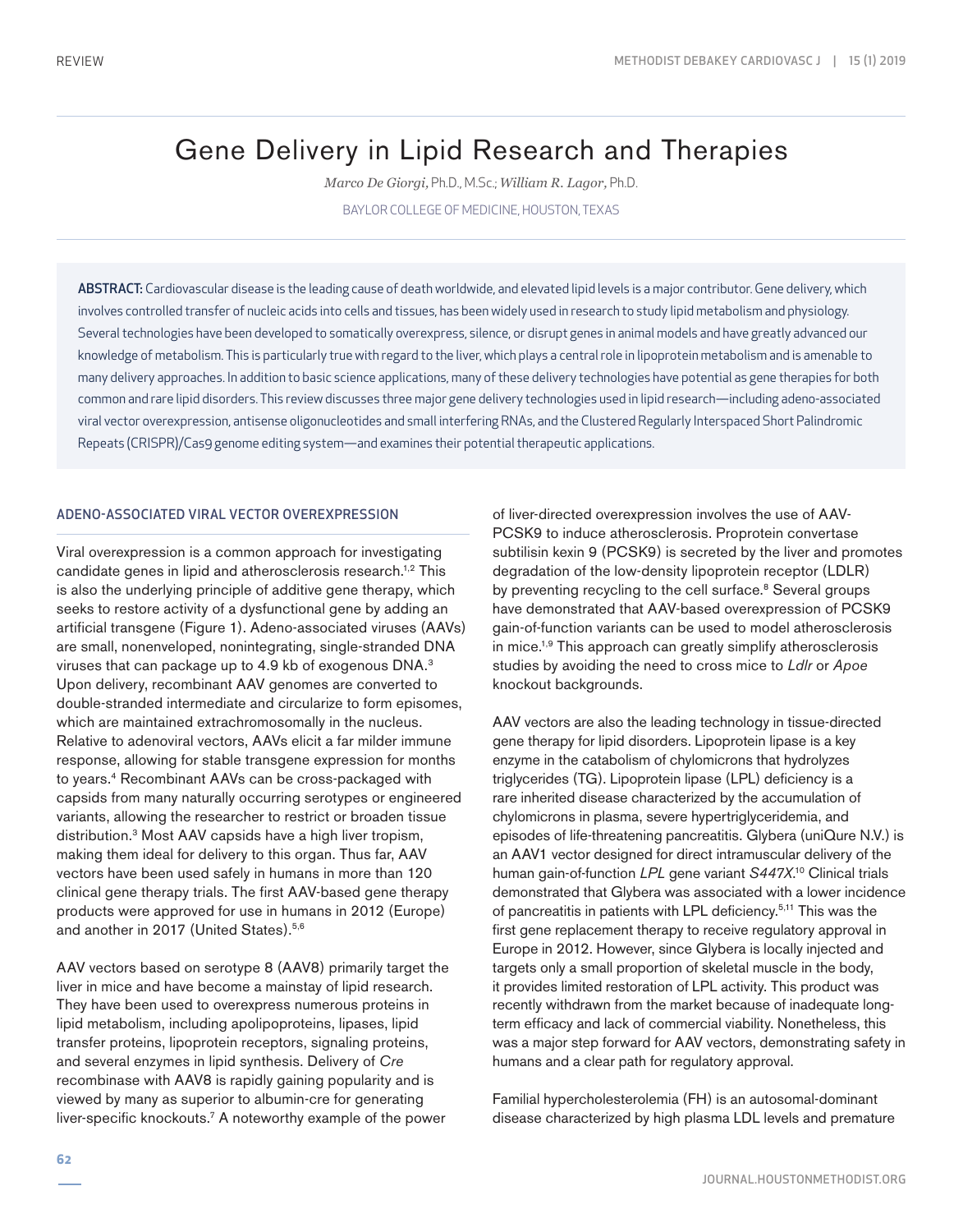

### *Figure 1.*

Gene delivery technologies in lipid research and therapies. (A) AAV vectors are commonly used for overexpressing proteins. (B) ASOs and siRNAs are synthetic nucleic acids engineered to hybridize with a target mRNA or pre-mRNA to induce its degradation and silencing. (C) AAV vectors are also used for delivering the CRISPR/Cas9 genome editing system. A gRNA guides the Cas9 nuclease to a complementary genomic site in proximity to a Protospacer Adjacent Motif (PAM). Cas9 induces a DSB causing indel mutations, which can be used to permanently inactivate or knock out the target gene. AAV: adeno-associated virus; ASO: antisense oligonucleotides; siRNAs: small interfering RNAs; CRISPR/Cas9: Clustered Regularly Interspaced Short Palindromic Repeats; gRNA: guide RNA

cardiovascular disease (CVD).<sup>12</sup> It is most frequently caused by loss-of-function mutations in the *LDLR* gene, resulting in impaired clearance of apolipoprotein B (apoB)-containing lipoproteins. Functional replacement of *LDLR* has long been a desired treatment strategy for patients with homozygous FH (HoFH).<sup>13</sup> The first clinical trial of FH gene therapy involved ex vivo retroviral *LDLR* transduction of hepatocytes from patients with HoFH, followed by reimplantation of the cells.<sup>14</sup> However, engraftment of the hepatocytes was inefficient and without significant lipid improvements, discouraging further follow-up. Since then, multiple preclinical studies have been performed using an AAV8 vector with the liver-specific thyroxine-binding globulin promoter to express the human *LDLR* cDNA. These studies demonstrated efficient hepatocyte transduction, sustained LDL lowering, and protection from atherosclerosis,<sup>15-17</sup> thus providing the scientific and regulatory support for a phase 1/2 clinical trial in humans that is currently in progress, with results expected in 2019.13

#### ANTISENSE OLIGONUCLEOTIDES AND SMALL INTERFERING RNAS

Antisense oligonucleotides (ASOs) and small interfering RNAs (siRNAs) are synthetic nucleic acids that are commonly used for silencing gene expression in the liver **(**Figure 1**)**. 18 ASOs are short, single-stranded DNA sequences (20-30 oligonucleotides) engineered to hybridize with a target mRNA or pre-mRNA.18 The ASO-mRNA annealing results in the recruitment of a ribonuclease (RNase H) that cleaves the targeted mRNA, leading to its degradation.19 Small interfering RNAs are short, double-stranded RNA sequences (21-23 oligonucleotides) that cause sequence-specific degradation of mRNA through the RNA interference (RNAi) process.<sup>18</sup> ASOs have been used extensively by lipid researchers to probe basic biology. Several chemical modifications of ASOs and siRNAs exist that can both improve their stability as well as specific delivery.20 In particular, polyethylene glycol (PEG)-coated lipid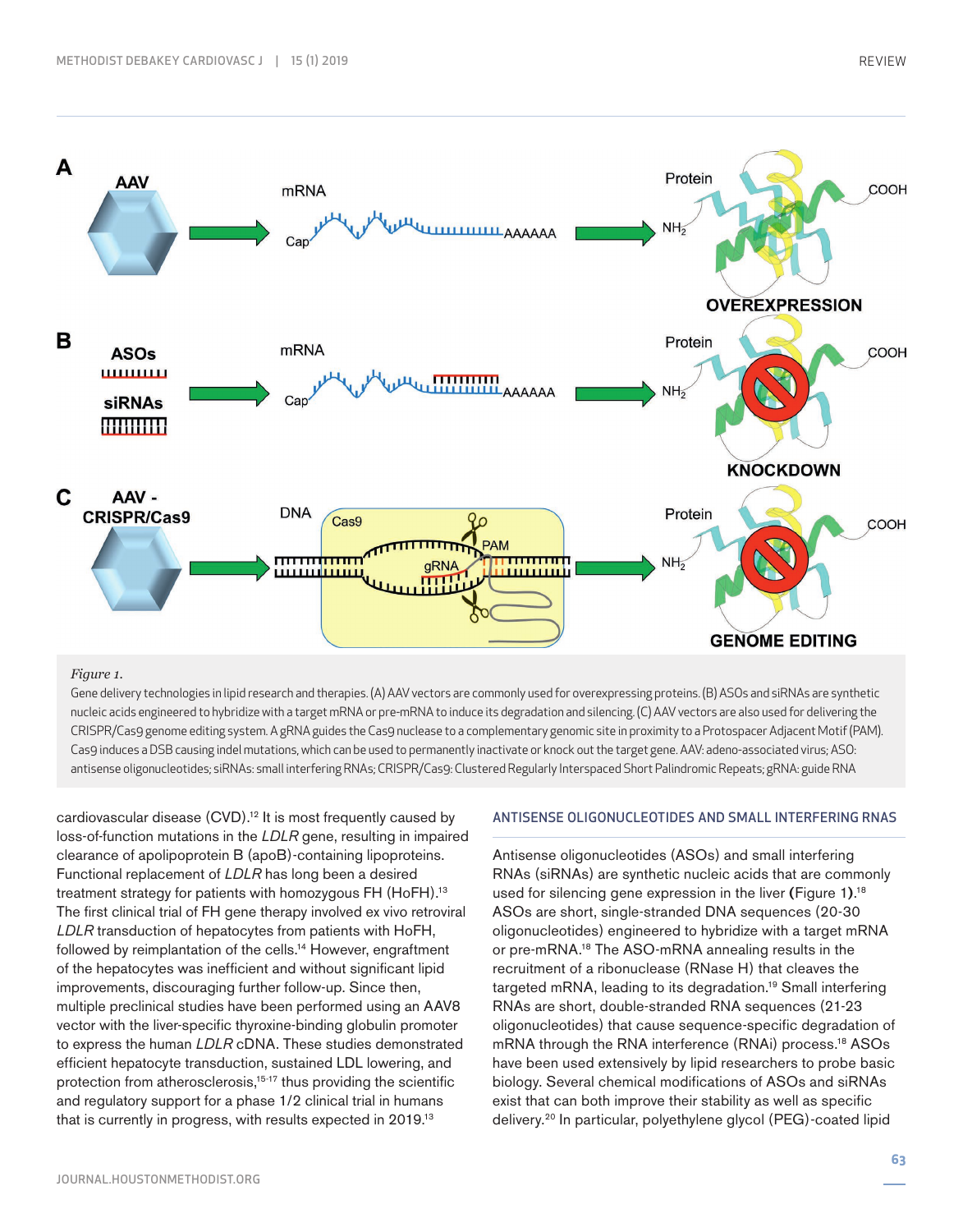nanoparticles and trivalent N-acetylgalactosamine conjugates are respectively used for enhancing the delivery and uptake of oligonucleotide therapeutics to the liver, minimizing off-tissue effects.<sup>20,21</sup> These two technologies have also been used for preclinical knockdown of several proteins involved in lipoprotein metabolism, including apoB100, apoCIII, angiopoietin-like 3 (ANGPTL3), lipoprotein(a), and PCSK9. However, all oligonucleotide therapies require careful evaluation of possible off-tissue effects as well as potential adverse events arising from sequence-related off-target silencing and immune activation.

Familial hypercholesterolemia has been aggressively pursued as a candidate for mRNA silencing therapeutics. The proposed mechanisms of cholesterol lowering generally involve inhibition of very low-density lipoprotein (VLDL) production or promotion of LDL clearance by the liver. Mipomersen is an ASO that inhibits the synthesis of apoB100 and is approved as an adjunctive therapy for HoFH.<sup>10,22</sup> ApoB100 is the major structural component of VLDL, intermediate-density lipoprotein, and LDL, and its expression is critical for the normal export of TG from the liver.<sup>23</sup> In a phase 3 study in patients with HoFH, mipomersen showed significant reductions of LDL-C, non-HDL cholesterol, and apoB lipoproteins.<sup>24</sup> In addition, long-term mipomersen treatment has been associated with reduced cardiovascular events in FH patients.25 To date, the use of mipomersen in the United States is only available through the U.S. Food and Drug Administration's (FDA) Risk Evaluation and Mitigation Strategy drug safety program because of the potential for liver toxicity, which may involve on-target effects of apoB inhibition on hepatic fat content.

Inhibition of PCSK9 with monoclonal antibodies has been extremely successful, particularly in the setting of heterozygous FH. Therefore, it is not surprising that several RNA silencing drugs targeting *PCSK9* have been pursued. ALN-PCSsc is an siRNA investigational agent that targets *PCSK9* and is the only siRNA currently in clinical trials for lipid-related disorders. In a phase 2 clinical study, patients with high baseline LDL-C levels who received ALN-PCSsc demonstrated a significant decrease of plasma circulating PCSK9 and LDL-C levels at 240 days of follow-up.26 These positive results led to phase 2 and 3 clinical studies that are now in progress.<sup>27-31</sup>

Triglycerides are emerging as an important independent risk factor for CVD, and no currently available drugs substantially reduce this lipid class. ApoCIII is a liver-expressed secreted glycoprotein that binds to apoB-containing lipoproteins. It has been shown to inhibit LPL hydrolysis in vitro<sup>32</sup> and interferes with receptor-mediated clearance of TG-rich lipoproteins by the liver.<sup>33</sup> Elevated apoCIII levels are a risk factor for CVD, and loss-of-function variants are associated with reduced risk of coronary heart disease.<sup>34</sup> Volanesorsen is an ASO that

showed dose-dependent and prolonged reduction of circulating apoCIII and TG in multiple preclinical models and in a phase 1 trial.<sup>35</sup> Recently, volanesorsen has been reported to reduce TG, abdominal pain, and pancreatitis attacks in patients with familial chylomicronemia syndrome within a phase 3 study.<sup>36</sup> This drug was considered by the FDA in September 2018 but was not approved, possibly due to concerns about the risk of thrombocytopenia.

Another promising target for TG lowering is ANGPTL3, a liverderived secreted protein that raises plasma lipids by inhibiting LPL and preventing hepatic uptake of apoB lipoproteins.<sup>37,38</sup> Loss-of-function mutations in the human *ANGPTL3* gene have been associated with low plasma LDL-C and TG.<sup>39</sup> AKCEA-ANGPTL3-LRx is an ASO agent targeting *ANGPTL3* that was developed to treat HoFH and severe dyslipidemias. Data from a recent phase 1 trial showed that AKCEA-ANGPTL3- LRx strongly reduced plasma levels of circulating ANGPTL3 protein, TG, LDL, VLDL, apoB, and apoCIII after 6 weeks of treatment, without serious adverse events.<sup>40</sup> Several phase 2 clinical trials in patients with high TG levels are currently in progress.41-44

# GENOME EDITING

The Clustered Regularly Interspaced Short Palindromic Repeats (CRISPR)/Cas9 genome editing system is derived from a naturally occurring immune system in bacteria.<sup>45</sup> This technology consists of an RNA-guided nuclease (Cas9) and a 20- to 23-nucleotide synthetic guide RNA (gRNA) that hybridizes to a complementary target sequence in genomic DNA (Figure 1). Cas9 induces a double-strand break (DSB) that can then be repaired by nonhomologous end-joining (NHEJ) or homologydirected repair (HDR). As the dominant repair pathway in mammalian cells, NHEJ results in insertions and/or deletions of nucleotides (referred as "indels") that can be used to knock out genes. The HDR pathway uses a DNA template to repair DSB through homologous recombination and is active only in dividing cells. By providing an exogenous donor template with homology to the genome, it may eventually be possible to use CRISPR/Cas9 to correct pathogenic mutations in patients. The theoretical advantage of genome editing over other methods is the ability to make precise, permanent changes at the DNA level with a single delivery.

One of the first in vivo applications of CRISPR/Cas9 involved the somatic disruption of the *Pcsk9* gene in mice. The authors used an adenoviral vector to deliver *Streptococcus pyogenes* (Sp) Cas9 and a gRNA targeting *Pcsk9* to the liver,<sup>46</sup> which resulted in a high-rate of NHEJ-derived indels and significant reductions in circulating PCSK9 and plasma cholesterol. A subsequent study by Ran et al. used AAV to deliver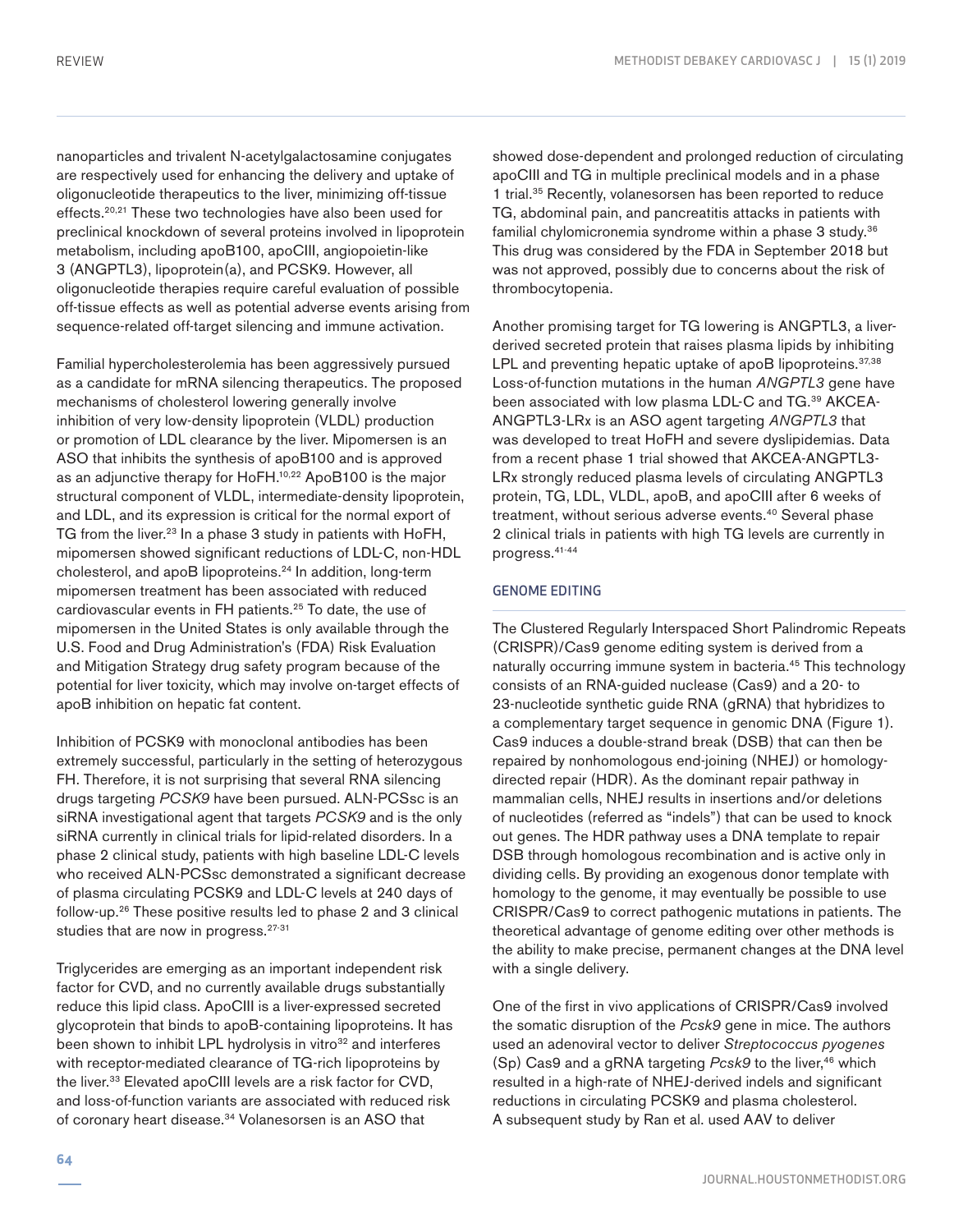*Staphylococcus aureus* (Sa) Cas9 and a gRNA targeting *Pcsk9*. 47 The authors achieved sustained reductions of PCSK9 protein and plasma cholesterol with the advantage of using a clinically relevant AAV vector for delivery. Jarrett et al. showed that AAV delivery of guide RNAs to the Cas9-transgenic mice could efficiently disrupt the *Ldlr* and *Apob* genes.<sup>48</sup> Liverdirected editing of *Ldlr* resulted in severe hypercholesterolemia and atherosclerosis that could be rescued with concomitant deletion of *Apob*. However, CRISPR-mediated deletion of *Apob* produced a microvesicular steatosis, highlighting the risk of inhibiting VLDL secretion from the liver as a therapeutic strategy. In follow-up work, the authors generated an all-in-one vector to disrupt the *LdIr* gene using the SaCas9 nuclease.<sup>49</sup> They showed that a single injection of AAV-CRISPR could produce severe hypercholesterolemia and atherosclerosis that was comparable to AAV-PCSK9 overexpression. These studies show that AAV delivery of CRISPR/Cas9 is an attractive alternative to RNA silencing for loss-of-function studies. Preexisting immunity to SpCas9 has recently been found in humans,<sup>50</sup> and it is likely that this will also be the case for SaCas9. Therefore, the targeting specificity as well as immune responses to these bacterially derived nucleases will both be important considerations for therapeutic genome editing applications. Recently, the CRISPR/Cas9 system has been modified by adding a cytosine deaminase domain to catalytically inactive Cas9. This "dead" Cas9 becomes a base editor that can catalyze deamination of cytosine to uracil without generating DSB.<sup>51</sup> Uracil is ultimately converted into thymine, thus enabling either the correction of specific mutations or the generation of premature stop codons. Chadwick et al. used adenoviral vectors encoding base editor 3 (BE3) and a gRNA targeting *Angptl3* to introduce loss-of-function mutations into Angpt/3 genes in the liver.<sup>52</sup> The authors reported a 35% base editing efficiency of *Angptl3*, resulting in significant lowering of plasma ANGPLT3, TG, and cholesterol levels. Recently, base editing has been efficiently used for performing in utero gene editing of the liver, where the tyrosine catabolic pathway was used to confer a selective advantage to base-edited hepatocytes.<sup>53</sup> Base editing is innovative because it could allow precise repair of genes in both dividing and nondividing cells, and it avoids potential genotoxicity and insertional mutagenesis that may occur with DSB by CRISPR/Cas9. However, all base editing systems are very large and present significant delivery challenges using AAV vectors. In addition, off-target base editing could in theory be gRNA-independent and therefore more difficult to predict and detect.

In principle, almost any gene that is a candidate for inhibition by RNA silencing could also be therapeutically targeted for permanent deletion with CRISPR/Cas9 or base editing. More precise repair of disease-causing lipid genes must contend with the requirement of active cell division for homology

directed repair, which is a major issue for post-mitotic tissues such as liver. In addition, there are numerous challenges to be addressed with regard to delivery, editing efficiency, specificity of genome editing, unwanted side effects of genome editing, and persistent expression of the editing enzymes themselves. Nonetheless, the concept of permanently correcting lipid disorders by modifying the patient's own DNA is inherently exciting and will undoubtedly usher in a new era of precision medicine.

## **CONCLUSIONS**

Gene transfer technologies are a critical component of lipid research in model organisms (Table 1). Adeno-associated viral vectors are a well-established tool for overexpressing genes, particularly in the liver, in order to study lipid metabolism and physiology. RNA knockdown with ASOs and siRNA has been useful for somatic knockdown of genes in the liver, in many cases bypassing the need for new knockout animals. The emerging field of somatic genome editing with CRISPR/Cas9 provides a useful alternative to RNA knockdown approaches for loss-of-function studies. In addition, these tools are not proprietary and should be accessible to most laboratories competent in basic molecular biology techniques. These same technologies could be harnessed for gene therapy of lipid disorders. Some gene therapy products have already been approved for clinical use, such as Glybera for the treatment of LPL deficiency and Mipomersen for HoFH. Other products in clinical development are showing promising efficacy and tolerability in patients. However, the withdrawal of Glybera and the potential hepatic side effects of mipomersen encourage further optimization of gene therapy products with regard to efficiency and safety as well as consideration of biological mechanisms.

Although very promising, the long-term efficacy and safety of AAV gene therapy is still being established in humans. There are additional concerns regarding off-target effects of siRNA, ASOs, and CRISPR/Cas9, which has a target specificity based on Watson-Crick base pairing. Improvements in targeting design and off-target prediction, as well as the development of more sensitive sequencing technologies, will help improve the precision of these gene therapy products. Gene transfer technologies have already made invaluable contributions to our understanding of lipid metabolism and physiology. Despite several important challenges, gene therapy represents one of the most promising therapeutic approaches for correction of lipid disorders and CVD risk reduction.

#### *Conflict of Interest Disclosure:*

The authors have completed and submitted the *Methodist DeBakey Cardiovascular Journal* Conflict of Interest Statement and none were reported.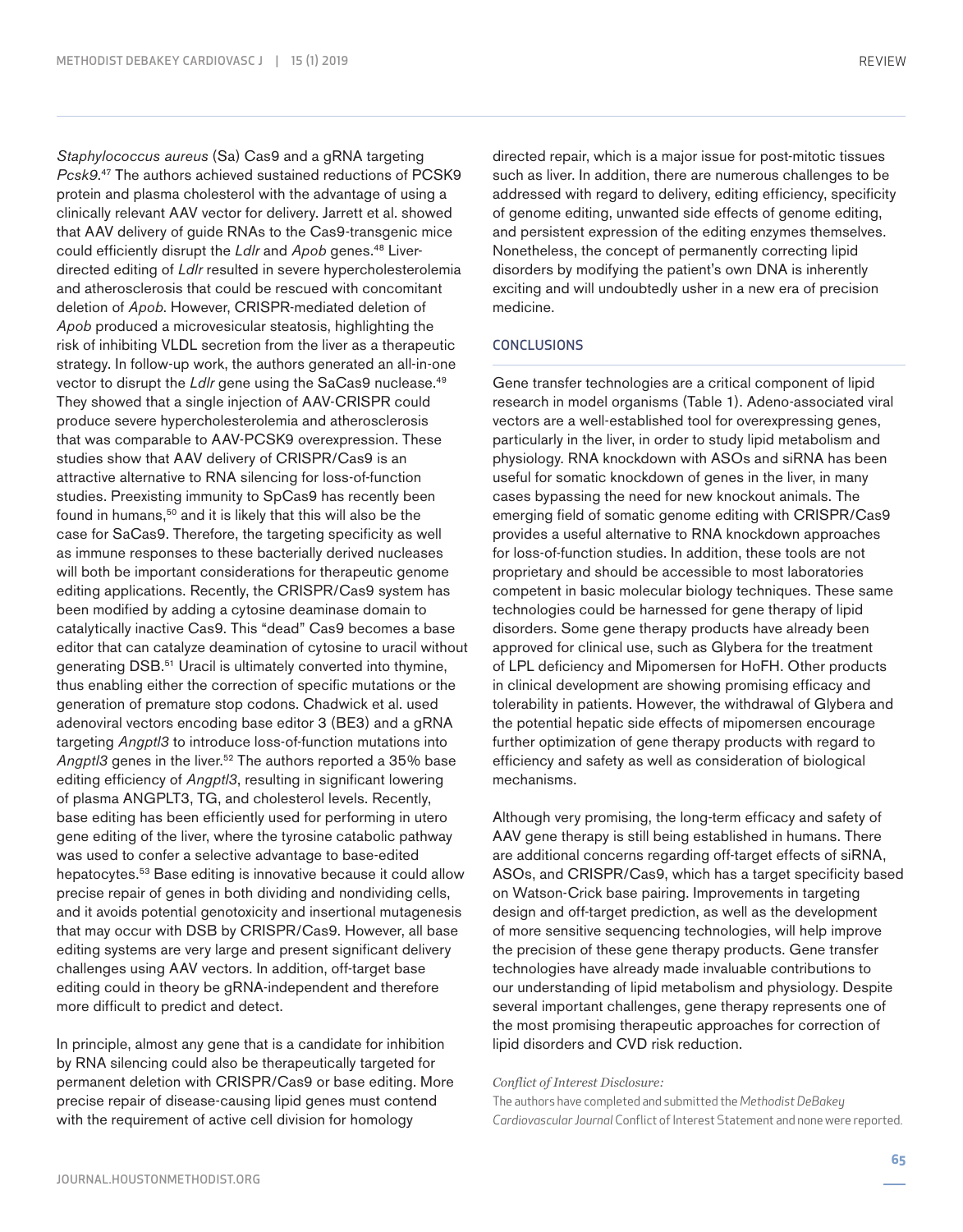| <b>APPROACH</b>       | <b>TECHNOLOGY</b> | <b>STRENGTHS</b>                                                                                                                                                                                                                                                                | <b>WEAKNESSES</b>                                                                                                                                                                                                                                                                                            | <b>POTENTIAL</b><br><b>THERAPEUTIC</b><br><b>TARGETS</b>                                                                                                                                 |
|-----------------------|-------------------|---------------------------------------------------------------------------------------------------------------------------------------------------------------------------------------------------------------------------------------------------------------------------------|--------------------------------------------------------------------------------------------------------------------------------------------------------------------------------------------------------------------------------------------------------------------------------------------------------------|------------------------------------------------------------------------------------------------------------------------------------------------------------------------------------------|
| <b>Overexpression</b> | AAV               | Safe for use in humans<br>Nonreplicating<br>Low risk of insertional mutagenesis<br>Noncytotoxic, modest immune response<br>Efficient transduction of dividing and<br>nondividing cells<br>Strong and sustained transgene<br>expression for months to years                      | Limited packaging capacity ~4.9 kb<br>Artificial expression cassettes do not<br>preserve endogenous regulation<br>High frequency of neutralizing antibodies<br>to AAV capsids in humans<br>T-cell responses to capsid managed with<br>immunosuppression                                                      | Pursued<br><b>LPL</b><br>LDLR<br>Possible<br><b>LCAT</b><br><b>APOE</b><br>APOC <sub>2</sub><br>APOA <sub>1</sub><br><b>LIPA</b><br><b>LIPC</b><br>LDLRAP <sub>1</sub><br><b>GPIHBP1</b> |
| <b>Knockdown</b>      | AS <sub>Os</sub>  | Efficient knockdown by RNAse H<br>recruitment or translation blocking<br>Splicing modulation by targeting pre-<br>mRNA<br>Chemically modified for improved liver<br>uptake<br>Efficient long-term silencing with weekly<br>or biweekly administration<br>Subcutaneous injection | <b>Chemical modifications needed to increase</b><br>nuclease resistance and half-life<br>Possibility of sequence-related off-targets<br>Potential class effects depending on<br>modifications<br>Mild skin reactions                                                                                         | Pursued<br><b>APOB</b><br>APOC3<br>ANGPTL3<br><b>LPA</b><br><b>Possible</b><br><b>PCSK9</b>                                                                                              |
|                       | siRNA             | Efficient knockdown by RNAi machinery<br>Long-term silencing can be achieved<br>Chemically modified for direct liver uptake<br>Can also be effective at lower doses via<br>lipid nanoparticle delivery                                                                          | Possibility of sequence-related off-targets<br>Potential class effects depending on<br>modifications<br>Some formulations require intravenous<br>injection                                                                                                                                                   | Pursued<br><b>PCSK9</b><br>Possible<br><b>APOB</b><br>APOC3<br>ANGPTL3<br><b>LPA</b>                                                                                                     |
| <b>Genome editing</b> | CRISPR/Cas9       | Ease of design and customization<br>High NHEJ-mediated editing efficiency<br>Multiplex genome editing capacity<br>Correct gene dosage<br>Preservation of regulatory elements<br><b>One-time treatment</b><br>Permanent correction to patient's own DNA                          | Potential off-target activity that requires<br>careful testing<br>Potential unintended consequences at the<br>DSB site (i.e., large insertions/deletions)<br>Low efficiency of HDR-mediated gene<br>correction (restricted to dividing cells)<br>Potential immune response against Cas9-<br>expressing cells | Possible<br><b>APOB</b><br>APOC3<br>ANGPTL3<br><b>PCSK9</b><br>LPA                                                                                                                       |

*Table 1.* 

Summary of gene transfer technologies. AAV: adeno-associated virus; ASO: antisense oligonucleotides; siRNAs: small interfering RNAs; CRISPR/Cas9: Clustered Regularly Interspaced Short Palindromic Repeats; NHEJ: nonhomologous end-joining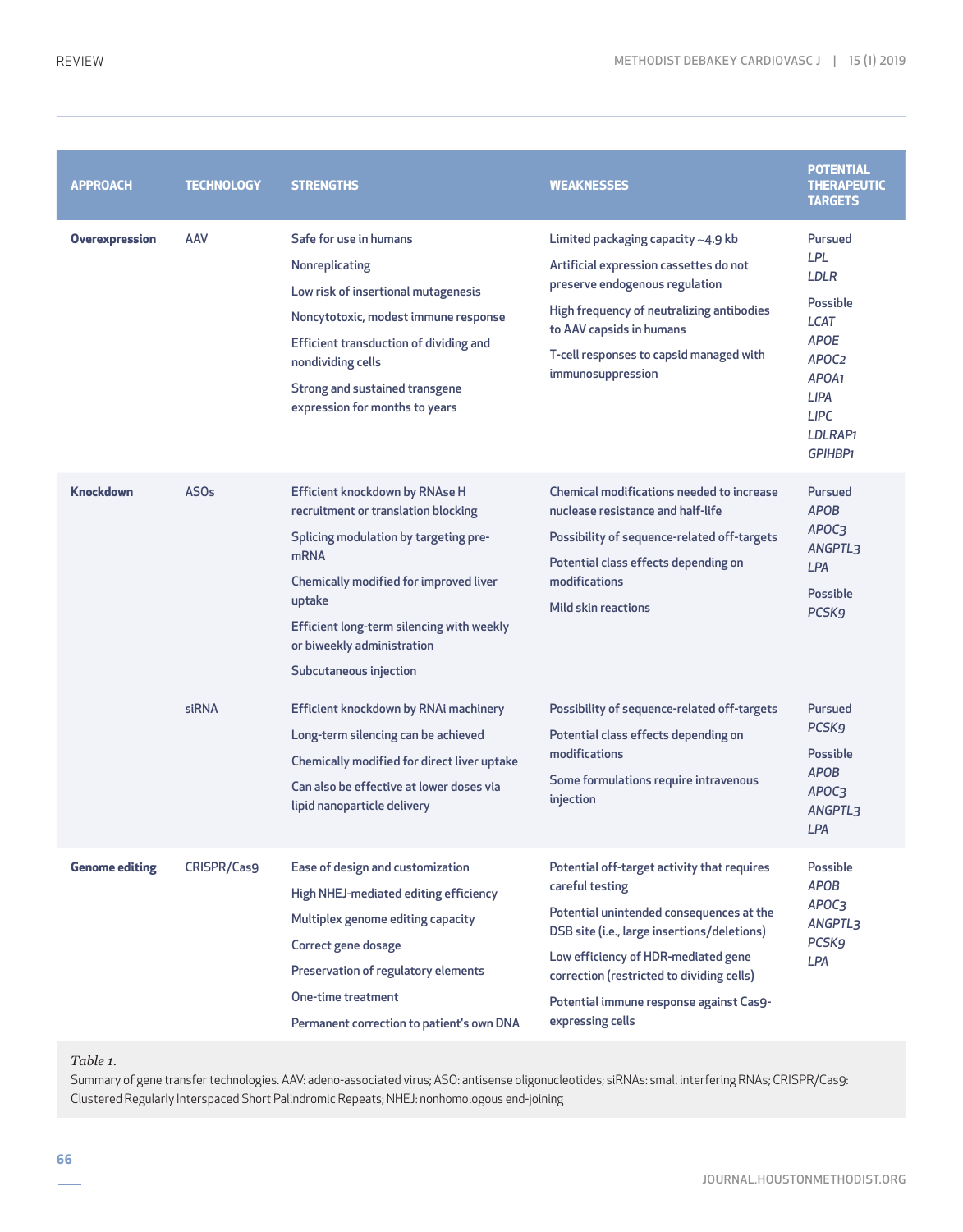#### KEY POINTS

- Gene transfer technologies are versatile tools for investigating lipid metabolism and physiology and have tremendous potential to treat lipid disorders.
- Adeno-associated viral vectors are widely used for overexpressing genes in the liver and are the leading vector for liver-directed gene therapy in humans.
- Antisense oligonucleotides and small interfering RNAs are synthetic oligonucleotides that can efficiently silence genes involved in lipoprotein metabolism and cardiovascular disease.
- Somatic genome editing with CRISPR/Cas9 is a promising approach for selectively inactivating or correcting genes in the liver.

#### *Keywords:*

gene therapy, lipoprotein metabolism, adeno-associated viral vector, antisense oligonucleotides, small interfering RNAs, Clustered Regularly Interspaced Short Palindromic Repeats, CRISPR/Cas9, genome editing

## **REFERENCES**

- 1. Roche-Molina M, Sanz-Rosa D, Cruz FM, et al. Induction of sustained hypercholesterolemia by single adeno-associated virus-mediated gene transfer of mutant hPCSK9. Arterioscler Thromb Vasc Biol. 2015 Jan;35(1):50-9.
- 2. Lagor WR, Johnston JC, Lock M, Vandenberghe LH, Rader DJ. Adeno-associated viruses as liver-directed gene delivery vehicles: focus on lipoprotein metabolism. Methods Mol Biol. 2013;1027:273-307.
- 3. Asokan A, Schaffer DV, Samulski RJ. The AAV vector toolkit: poised at the clinical crossroads. Mol Ther. 2012 Apr;20(4):699-708.
- 4. Kitajima K, Marchadier DH, Miller GC, Gao GP, Wilson JM, Rader DJ. Complete prevention of atherosclerosis in apoE-deficient mice by hepatic human apoE gene transfer with adeno-associated virus serotypes 7 and 8. Arterioscler Thromb Vasc Biol. 2006 Aug;26(8):1852-7.
- 5. Gaudet D, Méthot J, Déry S, et al. Efficacy and long-term safety of alipogene tiparvovec (AAV1-LPLS447X) gene therapy for lipoprotein lipase deficiency: an open-label trial. Gene Ther. 2013 Apr;20(4):361-9.
- 6. Dias MF, Joo K, Kemp JA, et al. Molecular genetics and emerging therapies for retinitis pigmentosa: Basic research and clinical perspectives. Prog Retin Eye Res. 2018 Mar;63:107-131.
- 7. Bauer RC, Sasaki M, Cohen DM, et al. Tribbles-1 regulates hepatic lipogenesis through posttranscriptional regulation of C/EBPα. J Clin Invest. 2015 Oct 1;125(10):3809-18.
- 8. Seidah NG, Awan Z, Chretien M, Mbikay M. PCSK9: a key modulator of cardiovascular health. Circ Res. 2014 Mar 14;114(6):1022-36.
- 9. Bjørklund MM, Hollensen AK, Hagensen MK, et al. Induction of atherosclerosis in mice and hamsters without germline genetic engineering. Circ Res. 2014 May 23;114(11):1684-9.
- 10. Gaudet D, Brisson D. Gene-based therapies in lipidology: current status and future challenges. Curr Opin Lipidol. 2015 Dec;26(6):553-65.
- 11. Gaudet D, Stroes ES, Méthot J, et al. Long-Term Retrospective Analysis of Gene Therapy with Alipogene Tiparvovec and Its Effect on Lipoprotein Lipase Deficiency-Induced Pancreatitis. Hum Gene Ther. 2016 Nov;27(11):916-25.
- 12. Defesche JC, Gidding SS, Harada-Shiba M, Hegele RA, Santos RD, Wierzbicki AS. Familial hypercholesterolaemia. Nat Rev Dis Primers. 2017 Dec 7;3:17093.
- 13. Ajufo E, Cuchel M. Recent Developments in Gene Therapy for Homozygous Familial Hypercholesterolemia. Curr Atheroscler Rep. 2016 May;18(5):22.
- 14. Grossman M, Rader DJ, Muller DW, et al. A pilot study of ex vivo gene therapy for homozygous familial hypercholesterolaemia. Nat Med. 1995 Nov;1(11):1148-54.
- 15. Lebherz C, Gao G, Louboutin JP, Millar J, Rader D, Wilson JM. Gene therapy with novel adeno-associated virus vectors substantially diminishes atherosclerosis in a murine model of familial hypercholesterolemia. J Gene Med. 2004 Jun;6(6):663-72.
- 16. Kassim SH, Li H, Bell P, et al. Adeno-associated virus serotype 8 gene therapy leads to significant lowering of plasma cholesterol levels in humanized mouse models of homozygous and heterozygous familial hypercholesterolemia. Hum Gene Ther. 2013 Jan;24(1):19-26.
- 17. Chen SJ, Sanmiguel J, Lock M, et al. Biodistribution of AAV8 vectors expressing human low-density lipoprotein receptor in a mouse model of homozygous familial hypercholesterolemia. Hum Gene Ther Clin Dev. 2013 Dec;24(4):154-60.
- 18. Watts JK, Corey DR. Silencing disease genes in the laboratory and the clinic. J Pathol. 2012 Jan;226(2):365-79.
- 19. Crooke ST, Witztum JL, Bennett CF, Baker BF. RNA-Targeted Therapeutics. Cell Metab. 2018 Apr 3;27(4):714-39.
- 20. Prakash TP, Graham MJ, Yu J, et al. Targeted delivery of antisense oligonucleotides to hepatocytes using triantennary N-acetyl galactosamine improves potency 10-fold in mice. Nucleic Acids Res. 2014 Jul;42(13):8796-807.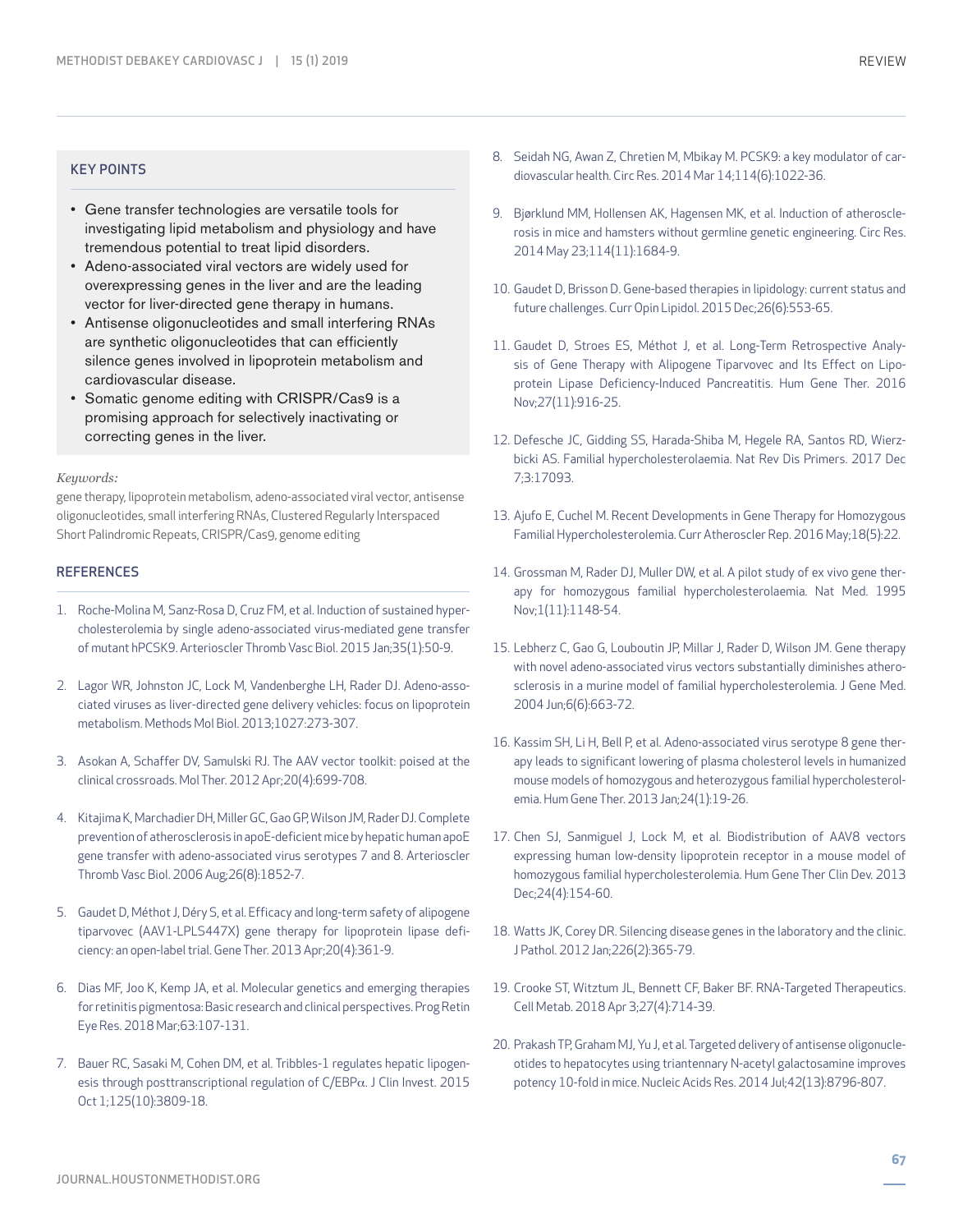- 21. Wittrup A, Lieberman J. Knocking down disease: a progress report on siRNA therapeutics. Nat Rev Genet. 2015 Sep;16(9):543-52.
- 22. McGowan MP, Tardif JC, Ceska R, et al. Randomized, placebo-controlled trial of mipomersen in patients with severe hypercholesterolemia receiving maximally tolerated lipid-lowering therapy. PLoS One. 2012;7(11):e49006.
- 23. Raabe M, Kim E, Véniant M, Nielsen LB, Young SG. Using genetically engineered mice to understand apolipoprotein-B deficiency syndromes in humans. Proc Assoc Am Physicians. 1998 Nov-Dec;110(6):521-30.
- 24. Raal FJ, Santos RD, Blom DJ, et al. Mipomersen, an apolipoprotein B synthesis inhibitor, for lowering of LDL cholesterol concentrations in patients with homozygous familial hypercholesterolaemia: a randomised, double-blind, placebo-controlled trial. Lancet. 2010 Mar 20;375(9719):998-1006.
- 25. Duell PB, Santos RD, Kirwan BA, Witztum JL, Tsimikas S, Kastelein JJP. Longterm mipomersen treatment is associated with a reduction in cardiovascular events in patients with familial hypercholesterolemia. J Clin Lipidol. 2016 Jul-Aug;10(4):1011-21.
- 26. Ray KK, Landmesser U, Leiter LA, et al. Inclisiran in Patients at High Cardiovascular Risk with Elevated LDL Cholesterol. N Engl J Med. 2017 Apr 13;376(15):1430-40.
- 27. Clinical Trials [Internet]. Bethesda, MD: U.S. National Library of Medicine; c2018. Study of ALN-PCSSC in Participants With Homozygous Familial Hypercholesterolemia (HoFH) (ORION-2); 2018 Apr 25 [cited 2018 Oct 5]. Available from: https://clinicaltrials.gov/ct2/show/NCT02963311.
- 28. Clinical Trials [Internet]. Bethesda, MD: U.S. National Library of Medicine; c2018. An Extension Trial of Inclisiran Compared to Evolocumab in Participants With Cardiovascular Disease and High Cholesterol; 2017 Dec 22 [cited 2018 Oct 5]. Available from: https://clinicaltrials.gov/ct2/show/ NCT03060577.
- 29. Clinical Trials [Internet]. Bethesda, MD: U.S. National Library of Medicine; c2018. Inclisiran for Participants With Atherosclerotic Cardiovascular Disease and Elevated Low-density Lipoprotein Cholesterol (ORION-10); 2018 Apr 23 [cited 2018 Oct 5]. Available from: https://clinicaltrials.gov/ct2/ show/NCT03399370.
- 30. Clinical Trials [Internet]. Bethesda, MD: U.S. National Library of Medicine; c2018. Inclisiran for Subjects With ACSVD or ACSVD-Risk Equivalents and Elevated Low-density Lipoprotein Cholesterol (ORION-11); 2018 Apr 26 [cited 2018 Oct 5]. Available from: https://clinicaltrials.gov/ct2/show/ NCT03400800.
- 31. Clinical Trials [Internet]. Bethesda, MD: U.S. National Library of Medicine; c2018. Trial to Evaluate the Effect of Inclisiran Treatment on Low Density Lipoprotein Cholesterol (LDL-C) in Subjects With Heterozygous Familial

Hypercholesterolemia (HeFH) (ORION-9); 2018 Apr 9 [cited 2018 Oct 5]. Available from: https://clinicaltrials.gov/ct2/show/NCT03397121.

- 32. Wang CS, McConathy WJ, Kloer HU, Alaupovic P. Modulation of lipoprotein lipase activity by apolipoproteins. Effect of apolipoprotein C-III. J Clin Invest. 1985 Feb;75(2):384-90.
- 33. Gordts PL, Nock R, Son NH, et al. ApoC-III inhibits clearance of triglyceride-rich lipoproteins through LDL family receptors. J Clin Invest. 2016 Aug 1;126(8):2855-66.
- 34. Norata GD, Tsimikas S, Pirillo A, Catapano AL. Apolipoprotein C-III: From Pathophysiology to Pharmacology. Trends Pharmacol Sci. 2015 Oct;36(10):675-87.
- 35. Graham MJ, Lee RG, Bell TA 3rd, et al. Antisense oligonucleotide inhibition of apolipoprotein C-III reduces plasma triglycerides in rodents, nonhuman primates, and humans. Circ Res. 2013 May 24;112(11):1479-90.
- 36. Gaudet D, Digenio A, Alexander V, et al. The approach study: a randomized, double-blind, placebo-controlled, phase 3 study of volanesorsen administered subcutaneously to patients with familial chylomicronemia syndrome (FCS). Atherosclerosis. 2017 Aug;263:E10.
- 37. Lee EC, Desai U, Gololobov G, et al. Identification of a new functional domain in angiopoietin-like 3 (ANGPTL3) and angiopoietin-like 4 (ANGPTL4) involved in binding and inhibition of lipoprotein lipase (LPL). J Biol Chem. 2009 May 15;284(20):13735-45.
- 38. Xu YX, Redon V, Yu H, et al. Role of angiopoietin-like 3 (ANGPTL3) in regulating plasma level of low-density lipoprotein cholesterol. Atherosclerosis. 2018 Jan;268:196-206.
- 39. Dewey FE, Gusarova V, Dunbar RL, et al. Genetic and Pharmacologic Inactivation of ANGPTL3 and Cardiovascular Disease. N Engl J Med. 2017 Jul 20;377(3):211-21.
- 40. Graham MJ, Lee RG, Brandt TA, et al. Cardiovascular and Metabolic Effects of ANGPTL3 Antisense Oligonucleotides. N Engl J Med. 2017 Jul 20;377(3):222-32.
- 41. Clinical Trials [Internet]. Bethesda, MD: U.S. National Library of Medicine; c2018. Study of AKCEA-ANGPTL3-LRX (ISIS 703802) in Patients With With Familial Partial Lipodystrophy (FPL); 2018 Jul 2 {cited 2018 Oct 5]. Available from: https://clinicaltrials.gov/ct2/show/NCT03514420.
- 42. Clinical Trials [Internet]. Bethesda, MD: U.S. National Library of Medicine; c2018. Study of AKCEA-ANGPTL3-LRX (ISIS 703802) in Patients With Homozygous Familial Hypercholesterolemia (HoFH); 2018 Apr 23 [cited 2018 Oct 5]. Available from: https://clinicaltrials.gov/ct2/show/ NCT03455777.